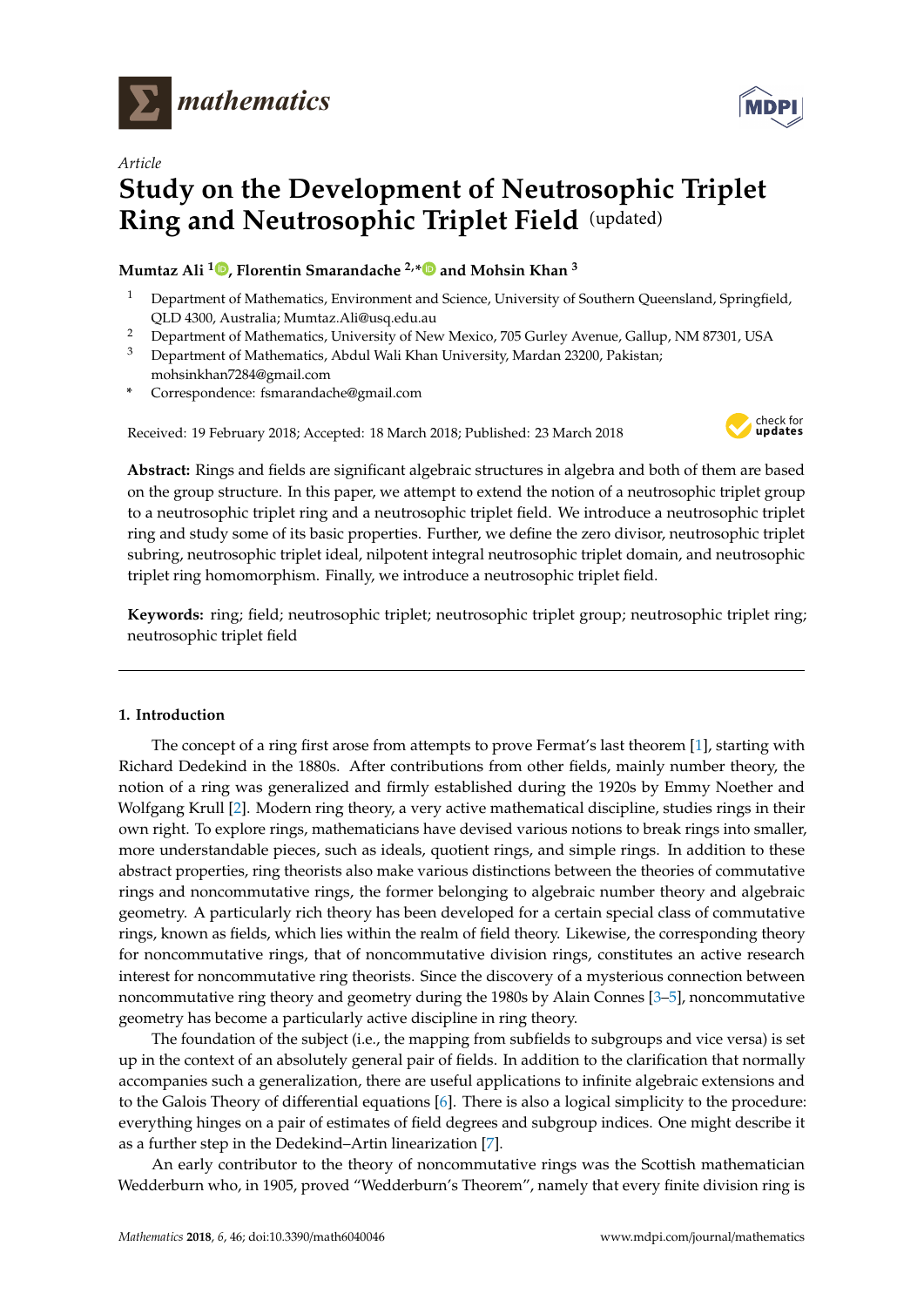commutative and so is a field [\[8\]](#page-10-2). It was only around the 1930s that the theories of commutative and noncommutative rings came together and that their ideas began to influence each other.

Neutrosophy is a new branch of philosophy which studies the nature, origin, and scope of neutralities as well as their interaction with ideational spectra. The concept of neutrosophic logic and a neutrosophic set was first introduced by Florentin Smarandache [\[9\]](#page-10-3) in 1995, where each proposition in neutrosophic logic is approximated to have the percentage of truth in a subset T, the percentage of indeterminacy in a subset I, and the percentage of falsity in a subset F such that this neutrosophic logic is called an extension of fuzzy logic, especially to intuitionistic fuzzy logic [\[10\]](#page-10-4). The generalization of classical sets [\[9\]](#page-10-3), fuzzy sets [\[11\]](#page-10-5), and intuitionistic fuzzy sets [\[10\]](#page-10-4), etc., is in fact the neutrosophic set. This mathematical tool is used to handle problems consisting of uncertainty, imprecision, indeterminacy, inconsistency, incompleteness, and falsity. By utilizing the idea of neutrosophic theory, Vasantha Kandasamy and Florentin Smarandache studied neutrosophic algebraic structures [\[12](#page-10-6)[–14\]](#page-10-7) by inserting a literal indeterminate element "I", where  $I^2 = I$ , in the algebraic structure and then combining "I" with each element of the structure with respect to the corresponding binary operation, denoted \*. They call it the neutrosophic indeterminate element, and the generated algebraic structure is then termed as a neutrosophic algebraic structure. Some other neutrosophic algebraic structures can be seen as neutrosophic fields [\[15\]](#page-10-8), neutrosophic vector spaces [\[16\]](#page-10-9), neutrosophic groups [\[17\]](#page-10-10), neutrosophic bigroups [\[17\]](#page-10-10), neutrosophic N-groups [\[15\]](#page-10-8), neutrosophic semigroups [\[12\]](#page-10-6), neutrosophic bisemigroups [\[12\]](#page-10-6), neutrosophic N-semigroups [\[12\]](#page-10-6), neutrosophic loops [\[12\]](#page-10-6), neutrosophic biloops [\[12\]](#page-10-6), neutrosophic N-loop [\[12\]](#page-10-6), neutrosophic groupoids [\[12\]](#page-10-6) and neutrosophic bigroupoids [\[12\]](#page-10-6) and so on.

In this paper, we introduce the neutrosophic triplet ring. Further, we define the neutrosophic triplet zero divisor, neutrosophic triplet subring, neutrosophic triplet ideal, nilpotent neutrosophic triplet, integral neutrosophic triplet domain, and neutrosophic triplet ring homomorphism. Finally, we introduce a neutrosophic triplet field. The rest of the paper is organized as follows. After the literature review in Section [1](#page-0-0) and basic concepts in Section [2,](#page-1-0) we introduce the neutrosophic triplet ring in Section [3.](#page-3-0) Section [4](#page-7-0) is about the introduction of the integral neutrosophic triplet domain with some of its interesting properties, and is also where we develop the neutrosophic triplet ring homomorphism. In Section [5,](#page-7-1) we study neutrosophic triplet fields. Conclusions are given in Section [6.](#page-9-4)

#### <span id="page-1-0"></span>**2. Basic Concepts**

In this section, all definitions and examples have been taken from [\[18\]](#page-10-11) to provide some basic concepts about neutrosophic triplets and neutrosophic triplet groups.

**Definition 1.** *Let N be a set together with a binary operation* ∗*. Then N is called a neutrosophic triplet set if for* any  $a \in N$ , there exists a neutral of "a" called neut(a), different from the classical algebraic unitary element, and *an opposite of " a" called anti*(*a*)*, with neut*(*a*) *and anti*(*a*) *belonging to N, such that*

$$
a * neut(a) = neut(a) * a = a
$$

*and*

$$
a * anti(a) = anti(a) * a = neut(a)
$$

The element *a*, *neut*(*a*), and *anti*(*a*) are collectively called a neutrosophic triplet and we denote it by  $(a, neut(a),anti(a))$ . By *neut* $(a)$ , we mean the neutral of *a*, and *a* is just the first coordinate of a neutrosophic triplet and not a neutrosophic triplet [\[18\]](#page-10-11).

For the same element *"a"* in *N*, there may be more than one neutral *neut(a)* and more than one opposite *anti*(*a*).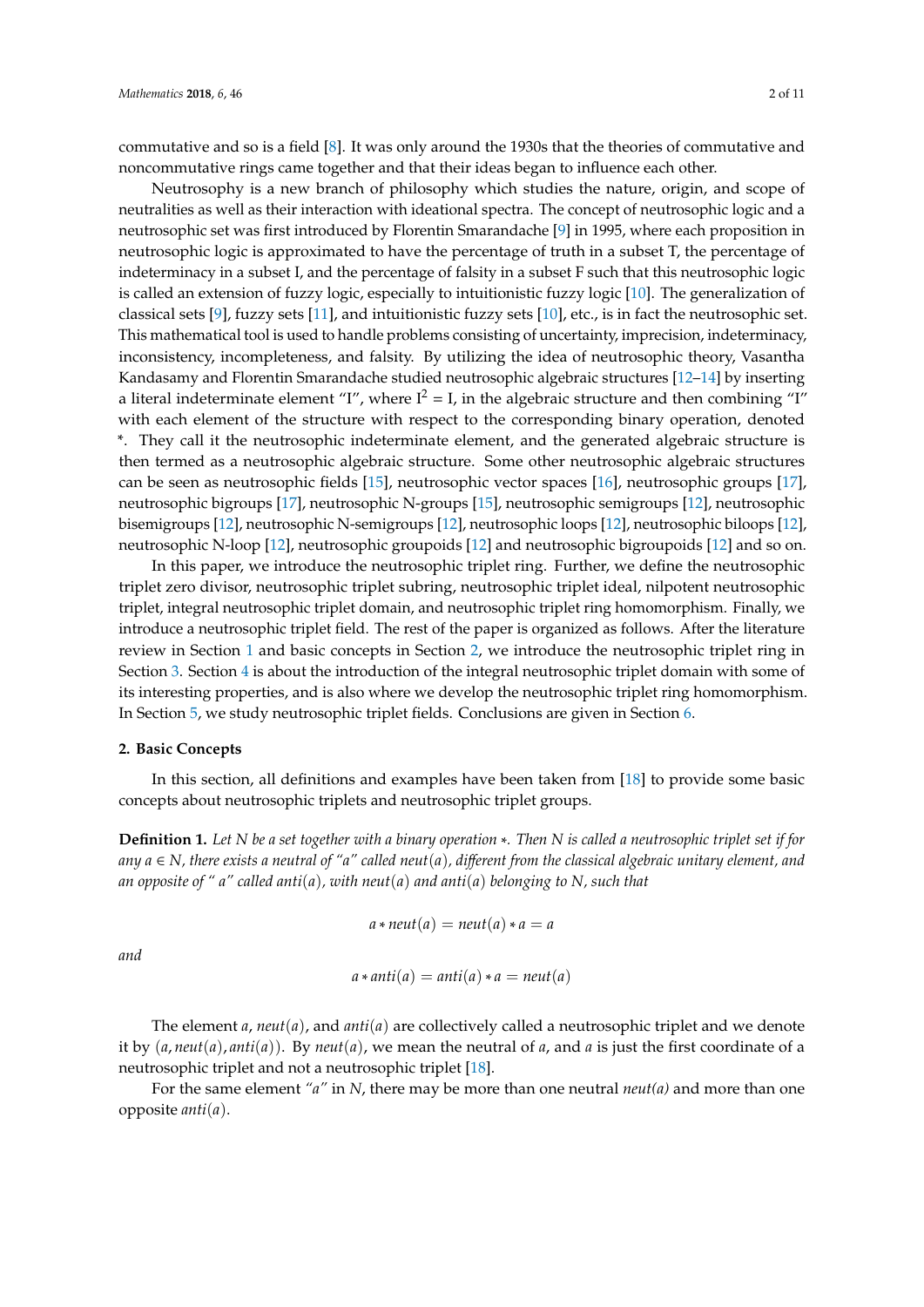**Definition 2.** *The element b in* (*N*,∗) *is the second component, denoted by neut*(.)*, of a neutrosophic triplet, if* there exist other elements a and c in N such that  $a * b = b * a = a$  and  $a * c = c * a = b$ . The formed neutrosophic *triplet is* (*a*, *b*, *c*) *[\[12\]](#page-10-6).*

**Definition 3.** *The element c in*  $(N,*)$  *is the third component, denoted by anti*(.) *of a neutrosophic triplet, if* there exist other elements a and b in N such that  $a * b = b * a = a$  and  $a * c = c * a = b$ . The formed neutrosophic *triplet is* (*a*, *b*, *c*) *[\[12\]](#page-10-6).*

**Definition 4.** *Let* (*N*,∗) *be a neutrosophic triplet set. Then N is called a neutrosophic triplet group if the following conditions are satisfied [\[18\]](#page-10-11).*

- *1. If*  $(N,*)$  *is well defined, i.e., for any a, b* ∈ *N, one has a* ∗ *b* ∈ *N*.
- *2. If*  $(N, *)$  *is associative, i.e.,*  $(a * b) * c = a * (b * c)$  *for all a, b, c*  $\in N$ .

*The neutrosophic triplet group, in general, is not a group in the classical algebraic sense. We consider the neutrosophic neutrals as replacing the classical unitary element, and the neutrosophic opposites as replacing the classical inverse elements.*

**Example 1.** *Consider*  $\mathbb{Z}_6$  *under multiplication modulo* 6*, where*  $\mathbb{Z}_6 = \{0, 1, 2, 3, 4, 5\}$ . *Then the element* 2 *gives rise to a neutrosophic triplet because neut*(2) =  $4 \neq 1$ , *as*  $2 \times 4 = 4 \times 2 = 8 \equiv 2 \pmod{6}$ *. Also, anti*(2) = 2 *because* 2 × 2 = 4*. Thus* (2, 4, 2) *is a neutrosophic triplet. Similarly* 4 *gives rise to a neutrosophic triplet because*  $neut(4) = anti(4) = 4$ *. So*  $(4, 4, 4)$  *is a neutrosophic triplet. Also, 3 gives rise to the neutrosophic triplet (3, 3, 3). However,* 3 *has two neutrals: neut(3)* = *{3, 5}, but 3 does not give rise to a neutrosophic triplet for*  $neut(3) = 5$ , since anti(3) does not exist in  $\mathbb{Z}_6$  with respect to neut(3) = 5. And lastly, 0 gives rise to a zero *neutrosophic triplet as neut* $(0) = anti(0) = 0$ *. The zero neutrosophic triplet is denoted by*  $(0,0,0)$ *.* 

*The classical unitary element of*  $\mathbb{Z}_6$ *, with respect to multiplication modulo 6, is 1. The neutrosophic triplets on*  $\mathbb{Z}_6$  *are:*  $(0, 0, 0)$ ,  $(0, 0, 2)$ ,  $(0, 0, 3)$ ,  $(0, 0, 4)$ ,  $(2, 4, 2)$ ,  $(3, 3, 3)$ , and  $(4, 4, 4)$ .

 $\mathbb{Z}_6$  *is not a neutrosophic triplet set, since there is no neutrosophic triplet associated to the elements 1 and 5 from*  $\mathbb{Z}_6$ *, because: there is no neut*(1)  $\neq$  1*, and respectively no neut*(5)  $\neq$  1*.* 

*But*  $M_6 = \{0, 2, 3, 4\} \subset \mathbb{Z}_6$  *is a commutative neutrosophic group* [\[18\]](#page-10-11)*.* 

**Example 2.** *Consider* ( $\mathbb{Z}_{10}$ , #), *where* # *is defined as a*# $b = 3ab \pmod{10}$ .

<span id="page-2-0"></span>*Let*  $M_{10}$  = {0, 2, 4, 5, 6, 8}  $\subset \mathbb{Z}_{10}$ . Then ( $M_{10}$ , #) is a neutrosophic triplet group under the binary operation # as *shown in Table [1](#page-2-0) [\[18\]](#page-10-11).*

| #            | $\bf{0}$     |                | 2              | 3        | 4                | 5        | 6              | 7              | 8              | 9              |
|--------------|--------------|----------------|----------------|----------|------------------|----------|----------------|----------------|----------------|----------------|
| $\bf{0}$     | $\Omega$     | $\Omega$       | $\Omega$       | $\theta$ | $\theta$         | $\Omega$ | $\Omega$       |                | $\Omega$       |                |
| 1            | $\theta$     | 3              | 6              | 9        | $\overline{2}$   | 5        | 8              | 1              | 4              | 7              |
| $\mathbf{2}$ | $\mathbf{0}$ | 6              | 2              | 8        | $\overline{4}$   | 0        | 6              | $\overline{2}$ | 8              | 4              |
| 3            | $\mathbf{0}$ | 9              | 8              | 7        | 6                | 5        | $\overline{4}$ | 3              | $\overline{2}$ | 1              |
| 4            | $\theta$     | 2              | $\overline{4}$ | 6        | 8                | $\theta$ | $\overline{2}$ | 4              | 6              | 8              |
| 5            | $\theta$     | 5              | $\overline{0}$ | 5        | $\boldsymbol{0}$ | 5        | $\mathbf{0}$   | 5              | $\overline{0}$ | 5              |
| 6            | $\theta$     | 8              | 6              | 4        | $\overline{2}$   | $\theta$ | 8              | 6              | 4              | $\overline{2}$ |
|              | $\theta$     | $\mathbf{1}$   | 2              | 3        | 4                | 5        | 6              | 7              | 8              | 9              |
| 8            | $\theta$     | $\overline{4}$ | 8              | 2        | 6                | $\theta$ | $\overline{4}$ | 8              | $\overline{2}$ | 6              |
| 9            | 0            | 7              | 4              | 1        | 8                | 5        | $\overline{2}$ | 9              | 6              | 3              |

**Table 1.** Cayley table of  $(\mathbb{Z}_{10}, \#)$ .

It is also associative, i.e.,

$$
(a\#b)\#c = a\#(b\#c).
$$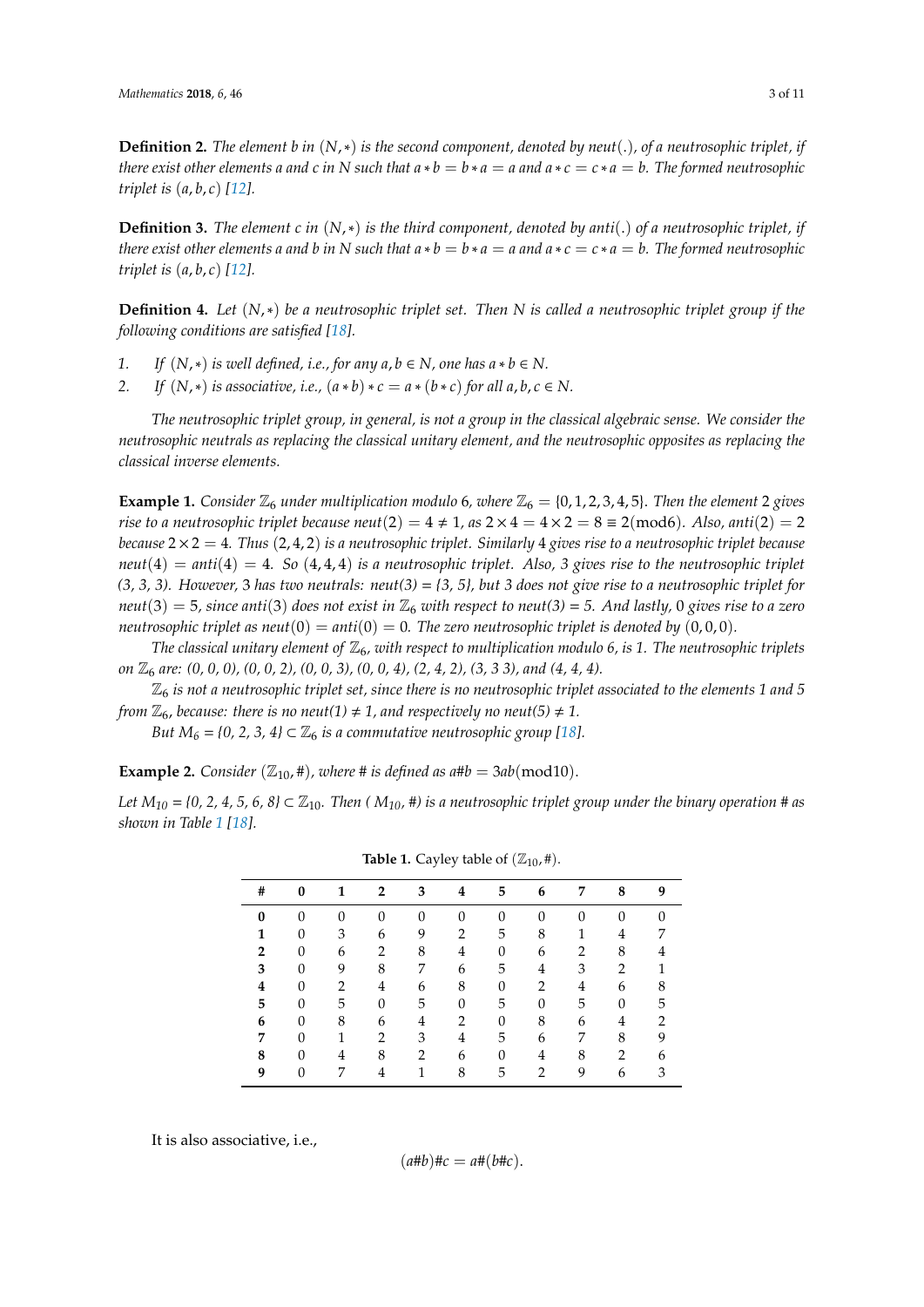Now we take the LHS to prove the RHS.

```
(a#b)#c = (3ab)#c= 3(3ab)c= 9abc
= 3a(3bc)= 3a(b \# c)= a \# (b \# c)
```
The classical unitary element on  $\mathbb{Z}_{10}$  with respect to the law # is  $e = 7$ , since:

$$
a \# e = e \# a = 3ae = 3a(7) = 21a = a \pmod{10}
$$
 for any  $a \in \mathbb{Z}_{10}$ 

Therefore, we choose all triplets whose neutral elements are different from *7*, and we get the following neutrosophic triplets:

*(0, 0, 0), (0, 0, 2), (0, 0, 4), (0, 0, 5), (0, 0, 6), (0, 0, 8), (2, 2, 2), (4, 2, 6), (5, 5, 5), (6, 2, 4),* and *(8, 2, 8)*.

All above neutrals *neut(.)* = *0, 2,* and *5* are different from the classical unitary element *7.*

*Z<sup>10</sup>* is not a neutrosophic triplet group, nor even a neutrosophic triplet set.

But its subset  $M_{10} = \{0, 2, 4, 5, 6, 8\}$  is a commutative neutrosophic triplet group, since the law # is well-defined, commutative, associative, and each element belonging to *M* has a corresponding neutrosophic triplet.

#### <span id="page-3-0"></span>**3. Neutrosophic Triplet Rings**

In this section, we introduce neutrosophic triplet rings and study some of their basic properties and notions.

**Definition 5.** *Let* (*NTR*,∗, #) *be a set together with two binary operations* ∗ *and* #*. Then NTR is called a neutrosophic triplet ring if the following conditions hold:*

- *1.* (*NTR*,∗) *is a commutative neutrosophic triplet group with respect to* ∗*;*
- *2.* (*NTR*, #) *is well defined and associateve;*
- *3.*  $a \# (b * c) = (a \# b) * (a \# c)$  *and*  $(b * c) \# a = (b \# a) * (c \# a)$  *for all a, b, c*  $\in NTR$ .

**Notations 1.** *Since the neutrosophic triplet ring and the neutrosophic triplet field are algebraic structures endowed with two internal laws \* and #, in order to avoid any confusion, we use the following notation:*

*neut\*(x) and anti\*(x) for the neutrals and anti's, respectively, of the element x with respect to the law \* and neu#(x) and ant#(x) for the neutrals and anti's, respectively, of the element x with respect to the law #.*

**Remark 1.** *An NTR in general is not a classical ring.*

**Definition 6.** *Let* (*NTR*,∗, #) *be a neutrosophic triplet ring and let a* ∈ *NTR. We call the structure a unitary neutrosophic triplet ring (UNTR) if each element a has a neut#(a).*

**Definition 7.** *Let* (*NTR*,∗, #) *be a neutrosophic triplet ring. NTR is called a commutative neutrosophic triplet ring if the law # is commutative.*

**Definition 8.** *Let* (*NTR*, \*, #) *be a neutrosophic triplet ring. If NTR has an element b such that a*  $*$  *b* = *b*  $*$  *a* = *b for all a in NTR, then the element b is called the zero neutrosophic element of NTR and denoted by 0.*

*Hence if NTR has 0 element then 0 \* a = a \* 0 = 0 for all a in NTR. Also neut\*(0) = 0 and anti\*(0) = 0.*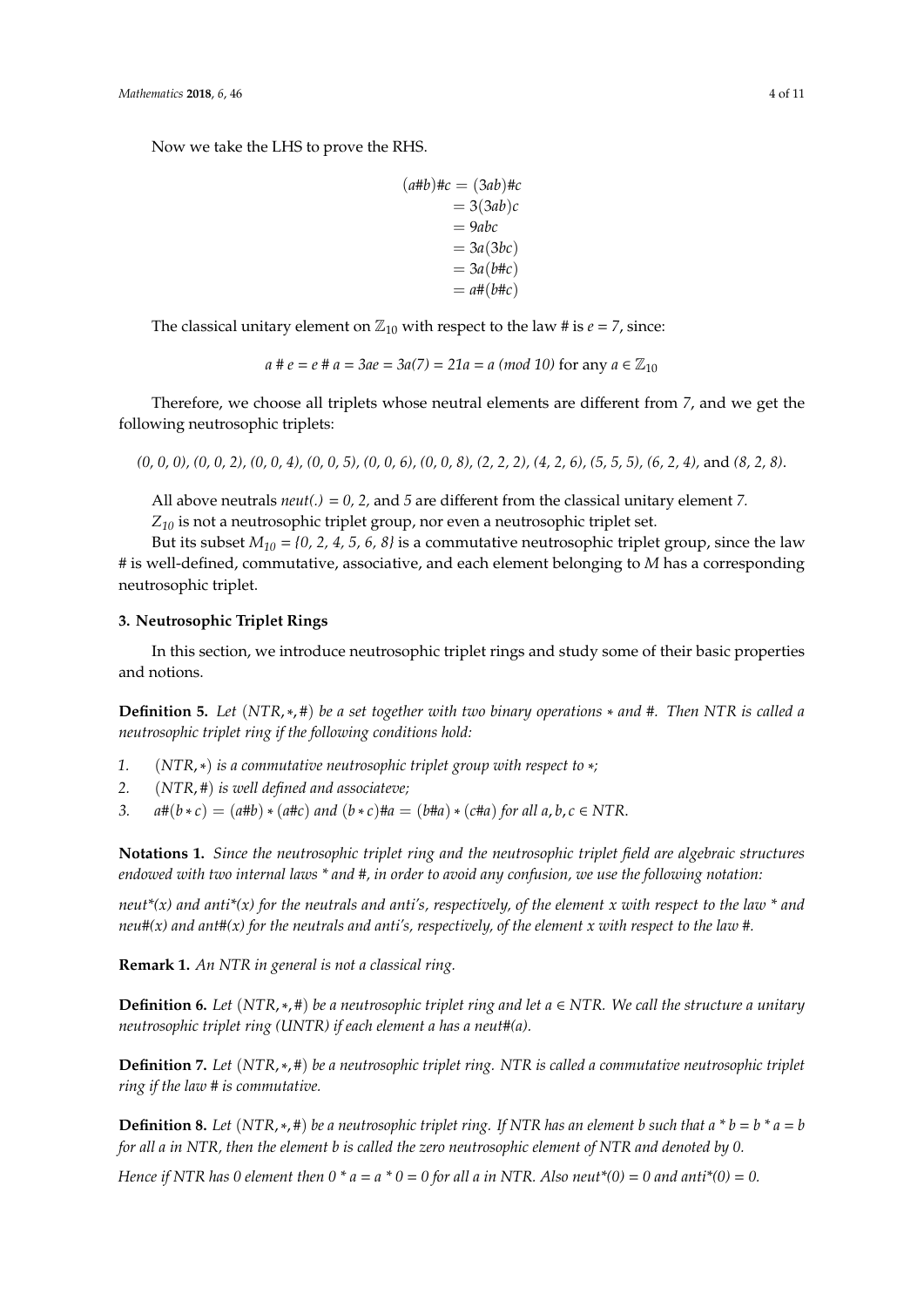**Notations 2.** For neutrosophic triplets with respect to the law \* and # are denoted by  $(a, b, c)$ <sub>∗</sub> and  $(a, b, c)$ <sub>#</sub> *respectively.*

**Definition 9.** Let (NTR, $*,\#$ ) be a neutrosophic triplet ring and let  $0 \neq a \in NTR$ . If there exists a neutrosophic *nonzero element*  $0 \neq b \in NTR$  *such that*  $b \# a = 0$ , *then b is called a neutrosophic left zero divisor of a. Similarly, an element*  $0 \neq b \in NTR$  *is called a neutrosophic right zero divisor of*  $0 \neq a \in NTR$  *if a*#*b* = 0*.* 

*A neutrosophic zero divisor of an element is one which is both a neutrosophic left zero divisor and a neutrosophic right zero divisor of that element.*

**Example 3.** *Let's consider the set ( {a, b, c}, \*, # ), where the laws are defined as follows.*

*Law \* is well-defined, commutative (since its matrix into the Cayley Table is symmetric with respect to the main diagonal), and associative:*

| ×                      | a |  |  |  |  |
|------------------------|---|--|--|--|--|
| а                      | а |  |  |  |  |
|                        |   |  |  |  |  |
|                        |   |  |  |  |  |
| Cayley Table for Law * |   |  |  |  |  |

*Let's prove the associativity:*  $x * (y * z) = (x * y) * z$ , for any  $x, y, z \in \{a, b, c\}$ .

- *(1) If there is at least one "a" among x, y, z, then the result is: x \* (y \* z)* = *a and (x \* y) \* z* = *a, since "a" transforms everything into "a" according to the above table, i.e.,*  $a * a = a * b = b * a = a * c = c * a = a$ *.*
- *(2)* If there are only b's, then  $b * (b * b) = b$  and  $(b * b) * b = b$ .
- *(3)* If there are only c's, then  $c * (c * c) = c$  and  $(c * c) * c = c$ .
- (4) If there are two b's and one c, or two c's and one b, then  $x * (y * z) = a$  and  $(x * y) * z = a$ ,

*Since b multiplied (\*) with c will get a (or b \* c* = *c \* b* = *a) and further one "a" transforms everything into a [as at point 1 above].*

*The neutrosophic triplets with respect to the law \* are: (a, a, a)\* , (a, a, b)\* , (a, a, c)\* , (b, b, b)\* , (c, c, c)\* . The law \* has no classical unitary element.*

*Hence, ({a, b, c}, \*) is a commutative neutrosophic triplet group.*

*Law # is well-defined, commutative (since its matrix into the below Cayley Table is symmetric with respect to the main diagonal), and associative:*

|                        | а |   | C |  |  |
|------------------------|---|---|---|--|--|
| a                      | а | a |   |  |  |
|                        | а | а |   |  |  |
| r                      | а | а |   |  |  |
| Cayley Table for Law # |   |   |   |  |  |

*Associativity is proved since for any x, y, z*  $\in$  {*a, b, c), x* # (*y* # *z*) = *a and* (*x* # *y*) # *z* = *a because all multiplications (#) give as result "a".*

*Let's prove the distributivity of # with respect to \*.*

*For any x, y, z*  $\in$  {*a, b, c), x*  $\# (y * z) = a$ *, since the multiplication* ( $\#$ ) of anything gives "*a*", and (*x*  $\# y$ ) \* (*x*)  $# z$ ) =  $a^* a = a$ .

*The set ({a, b, c}, #) is not a neutrosophic triplet set, since there is only one neutrosophic triplet (a, a, a) {we have no corresponding neutrosophic triplet for b, nor for c}, and consequently ({a, b, c}, #) is not a neutrosophic triplet group.*

*The law # has no classical unitary element.*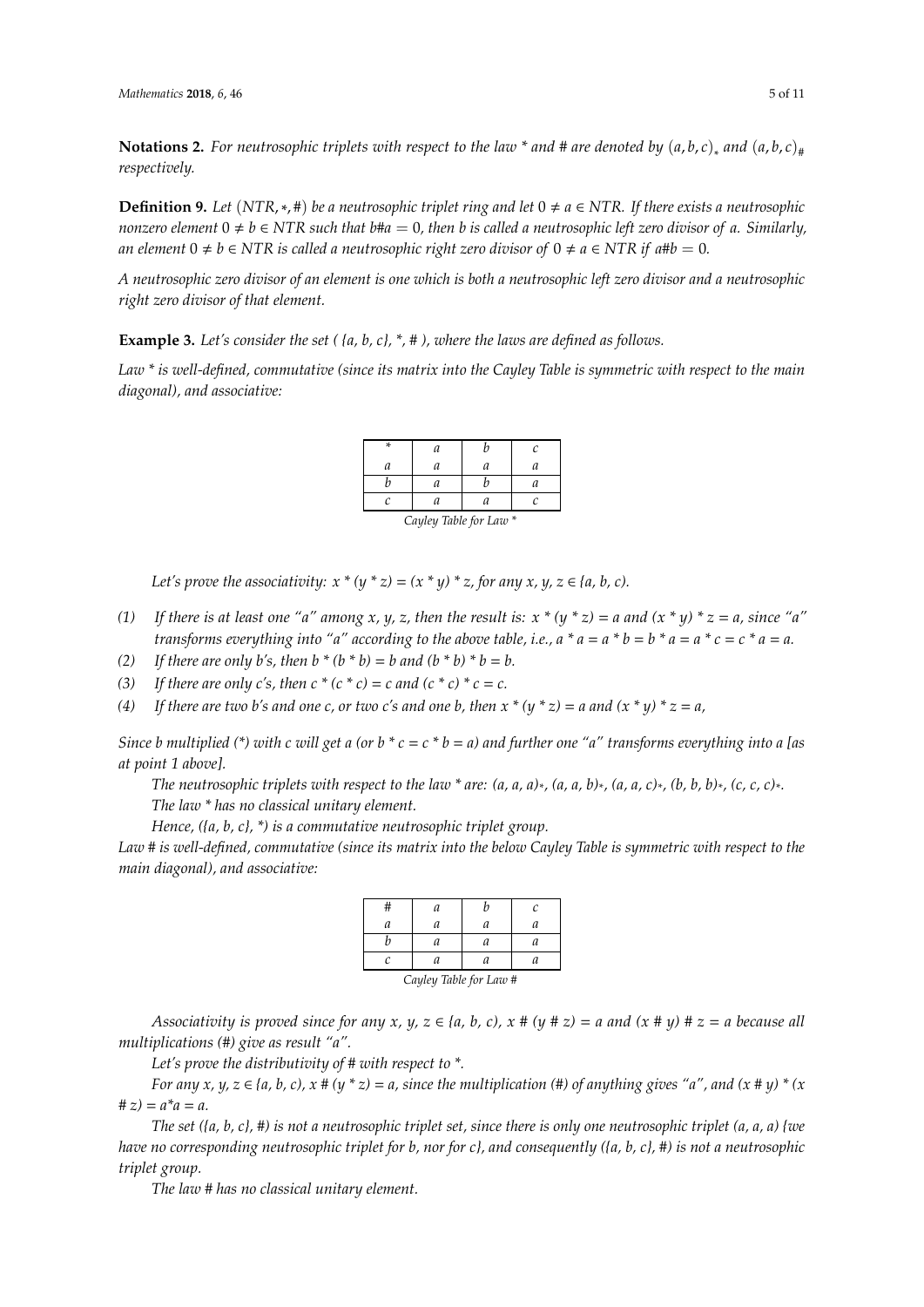*Hence, NTR* = *( {a, b, c}, \*, #) is a commutative neutrosophic triplet ring, and not a neutrosophic triplet field.*

**Theorem 1.** Let NTR be a commutative neutrosophic triplet ring and  $a, b \in NTR$  such that  $a, b$ , neut#(a), *neut#(b), neut(a#b), and anti#(a#b) are cancellable and that neut#(a), neut#(b) and anti#(a), anti#(b) do exist in NTR. Then*

- *1. 1.neut*  $*(a) * newt * (b) = neut * (a * b)$ ,
- 2. *anti*  $*(a) * anti * (b) = anti * (a * b)$ ,
- 3. *neut*# $(a)$ #*neut*# $(b)$  = *neut*# $(a$ #*b*)*;* and
- 4. *anti*# $(a)$ #*anti*# $(b) =$ *anti*# $(a$ #*b*).

**Proof.** (1) and (2) are similar to the following.

(3) Consider the left-hand side, with  $neut\#(a)\#neut\#(b)$ . Multiply by *a* to the left and by *b* to the right; then we have

*a#neut# (a)#neut# (b)#b* = *(a#neut#(a))# (neut#(b)#b)* = *a#b*,

since # is associative.

Now we consider the right-hand side; we have *neut*#(*a*#*b*). Multiplying by *a* to the left and by *b* to the right, we have

*a#neut# (a#b)#b* = *(a#b)#neut# (a#b)* = *a#b*

since # is associative and commutative,

Thus,  $LHS = (a \# b) = (a \# b) \# new \# (a \# b) = RHS$ .

(4) Considering the left-hand side, we have *anti# (a)#anti# (b).*

Multiplying by *a* to the left and by *b* to the right, we have

*a#anti# (a)#anti# (b)#b* = *(a#anti# (a))#(anti# (b)#b)* = *(neut#(a)#neut#(b))* = *neut#(a#b),*

using the previous proved result.

Now consider the right-hand side, where we have *anti# (a#b).* Multiplying by *a* to the left and by *b* to the right, we have

 $a$ #*anti*#( $a$ # $b$ )# $b = (a$ # $b)$ # $a$ *nti*#( $a$ # $b$ ) =  $neut$ #( $a$ # $b$ ), since # is associative and commutative.

 $\Box$ 

Open Question on Cancellability

The "cancellability" condition in Theorem 1 is a heavy condition.

Using only commutativity and associativity of a law (without cancellability), it is sometimes possible to prove some neutrosophic triplet identities, but other times not.

In Example 3, the law \* does not satisfy the cancellability property, since  $a * b = a * c$  but  $b \neq c$ therefore *a* is not cancellable, similarly  $b * a = b * c$  but  $a \neq c$  so *b* is not cancellable, and  $c * a = c * b$  but *b*  $\neq c$  therefore *c* is not cancellable either, yet the law  $*$  satisfies the first claim of the Theorem 1:

$$
neut * (a) * neut * (b) = neut * (a * b)
$$

because

*neut*  $*(a) * \text{neut} * (b) = a * b = a$ , and neut  $*(a * b) = \text{neut} * (a) = a$ 

but it does not satisfy the second claim of Theorem 1:

$$
anti*(a)*anti*(b) = anti*(a*b)
$$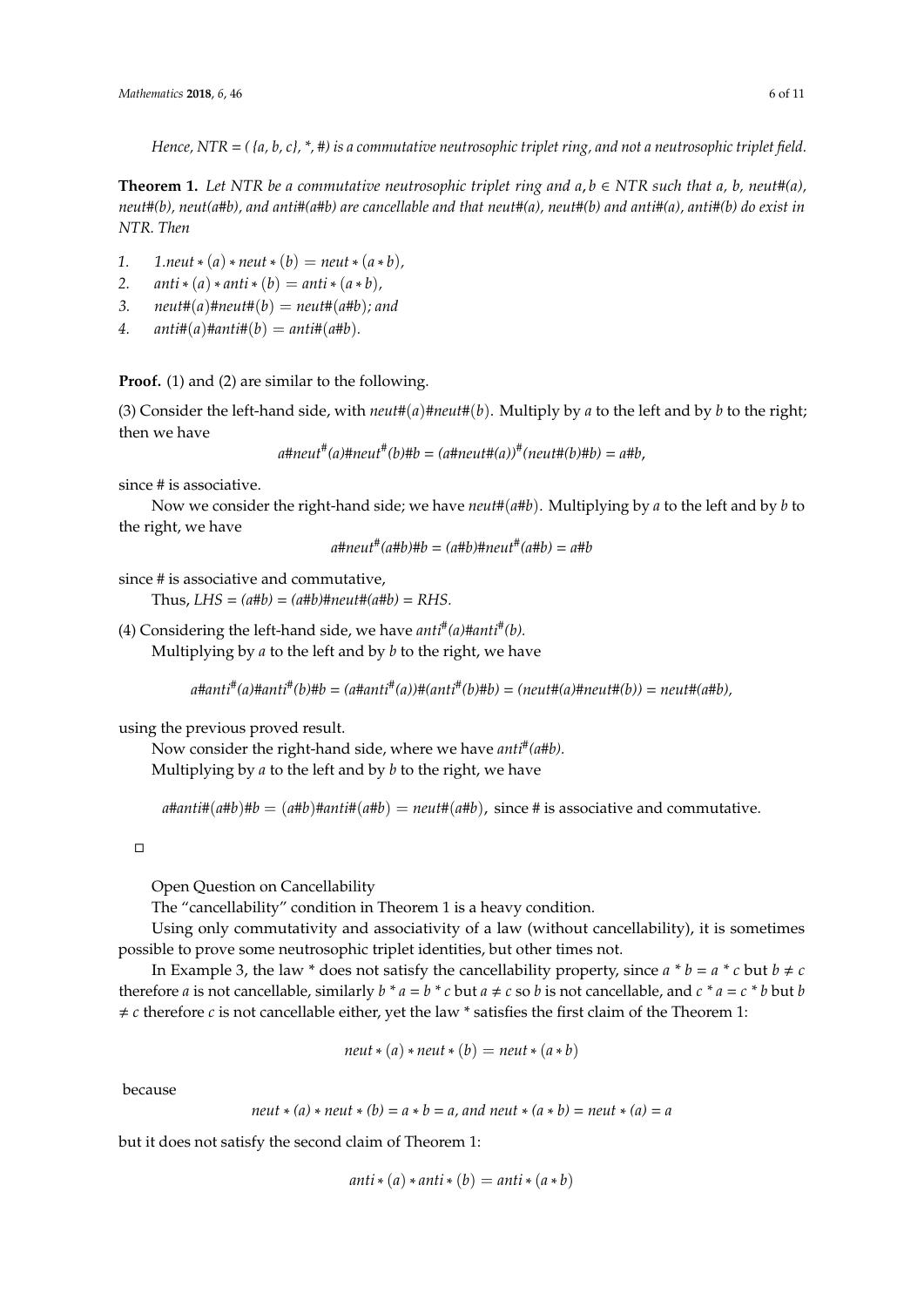because

$$
anti*(a)*anti*(b) = \{a, b, c\}*b = \{a*b, b*b, c*b\} = \{a, b, a\} = \{a, b\}
$$

while *anti*  $*(a * b) = anti(a) = {a, b, c}$ , since the element a has three anti's, resulted from the following neutrosophic triplets:  $(a, a, a)$ ,  $(a, a, b)$ ,  $(a, a, c)$ . But  $\{a, b\} \neq \{a, b, c\}$ .

Our open question is: When the cancellability property of the elements of a neutrosophic triplet set is needed, and when it is not, in order for the neutrosophic triplet identities to be valid?

**Definition 10.** *Let* (*NTR*,∗, #) *be a neutrosophic triplet ring and let S be a subset of NTR. Then S is called a neutrosophic triplet subring of NTR if* (*S*,∗, #) *is a neutrosphic triplet ring.*

**Definition 11.** *Let* (*NTR*,∗, #) *be a neutrosophic triplet ring and I be a subset of NTR. Then I is called a neutrosophic triplet ideal of NTR if the following conditions are satisfied.*

- *1.* (*I*,∗) *is a neutrosophic triplet subgroup of* (*NTR*,∗)*; and*
- *2. For all*  $x \in I$  *and*  $r \in NTR$ ,  $x \# r \in I$  *and*  $r \# x \in I$ .

**Theorem 2.** *Every neutrosophic triplet ideal is trivially a neutrosophic triplet subring, but the converse is not true in general.*

**Remark 2.** *Let* (*NTR*, ∗, #) *be a neutrosophic triplet ring and let a* ∈ *NTR. Then the following are true.*

- *1. anti\*(a) in general are not unique in NTR.*
- *2. anti#(a) (if they exist for some element a) in general are not unique in NTR.*

**Definition 12.** *Let* (*NTR*,\*,#) *be a neutrosophic triplet ring and let*  $0 \neq a \in NTR$ . *Then a is called a neutroosphic nilpotent element if*  $(a_{\#})^n=0$ *, for some positive integer*  $n>1$ *, where*  $(a_{\#})^n=a$ *#a#...#a (a occurs*  $\overline{a}$ 

*n times).*

*In the previous Example 3, one replaces*  $a = 0$ *,*  $b = 2$ *,*  $c = 4$ *, then NTR<sub>2</sub> =*  $($ *{0, 2, 4},*  $*$ *, #) is a commutative neutrosophic triplet ring, where*  $(2_{\#})^2 = 2 \# 2 = 0$  with  $2 \neq 0$ , and  $(4_{\#})^2 = 4 \# 4 = 0$  with  $4 \neq 0$ , therefore the *non-zero elements 2 and 4 are neutrosophic nilpotent elements in NTR2.*

*Also, since*  $2#4 = 4#2 = 0$ , we say that 2 and 4 are neutrosophic zero-divisors in NTR<sub>2</sub>.

**Theorem 3.** *Let NTR be a commutative neutrosophic triplet ring and a* ∈ *NTR such that neut#(a<sup>n</sup> ), and anti#(a<sup>n</sup> ) do exist in NTR for an integer n* ≥ 1 *. Let a, neut#(a) be cancellable in NTR. Then*

- 1.  $(newtt# (a))^n = newtt# (a^n),$
- 2.  $(anti\#(a))^n = anti\#(a^n)$

**Proof.** We prove by mathematical induction.

In Theorem 1(3), taking  $a = b$ , we have

*neut#(a<sup>2</sup> )*=*neut#(a#a)*=*neut#(a)#neut#(a)*=*(neut#(a))<sup>2</sup> .*

We assume that our equality is true for any positive integer up to  $n - 1$ , that is  $neut\#(a^{n-1}) = (neut\#(a))^{n-1}$ , and we need to prove it for *n*. By Theorem 1(3)

neut#(a<sup>n</sup>)=neut#(a#a<sup>n−1</sup>)=neut#(a)#neut#(a<sup>n−1</sup>)= neut#(a)# (neut#(a))<sup>n−1</sup>=(neut#(a))<sup>n</sup>.

(2): similar to (1).  $\square$ 

*n*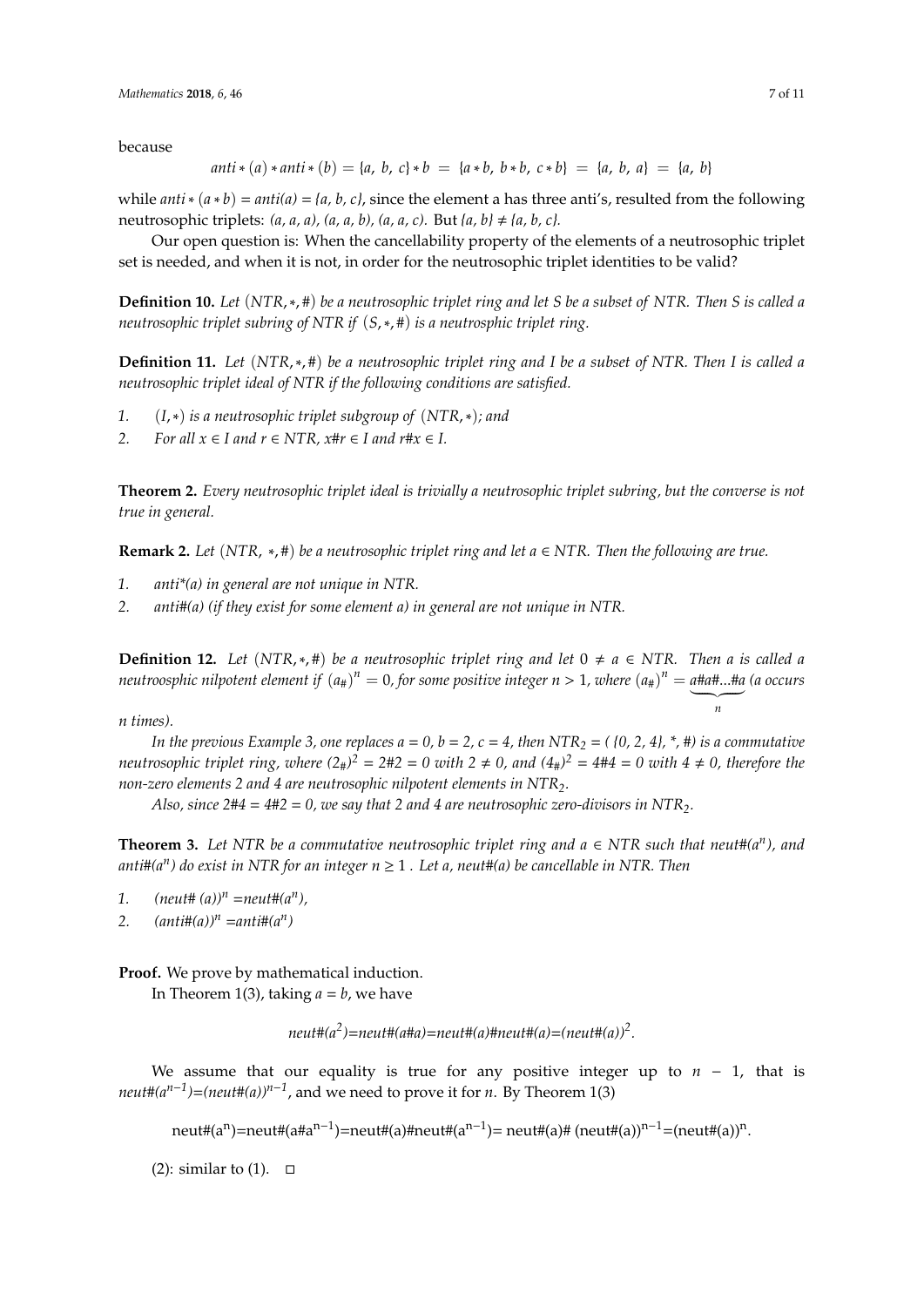**Theorem 4.** Let NTR be a commutative neutrosophic triplet ring and let  $0 \neq a \in NTR$  such that neut#(a<sup>k</sup>), and *anti#(a<sup>k</sup> ) do exist in NTR for an integer k*≥ *1. If a is a neutrosophic nilpotent, that is, a<sup>n</sup>* = *0 for some integer n* > *1, then the following are true.*

- 1.  $(newtt\#(a))^n = newtt\#(0);$  and
- 2.  $(anti\#(a))^n = anti^*(0)$ .

**Proof.** (1) Suppose that  $0 \neq a$  is a neutrosophic nilpotent in NTR and let  $a^n = 0$  for some integer  $n > 1$ . Using Theorem 3(1) and (2), we have

 $(\textit{neut\# } (a))^n = \textit{neut\#}(a^n) = \textit{neut\#}(0) \text{ and } (\textit{anti\# } (a))^n = \textit{anti\#}(a^n) = \textit{anti\#}(0).$ 

 $\Box$ 

#### <span id="page-7-0"></span>**4. Integral Neutrosophic Triplet Domain and Neutrosophic Triplet Ring Homomorphism**

Section [4](#page-7-0) is about the introduction of the integral neutrosophic triplet domain and some of its interesting properties. Moreover, in this section, we develop a neutrosophic triplet ring homomorphism.

**Definition 13.** *A commutative neutrosophic triplet ringNTR is called an integral neutrosophic triplet domain if for all a*,  $b \in NTR$ ,  $a \# b = 0$  *implies a* = 0 *or*  $b = 0$ .

**Theorem 5.** *Let NTR be an integral neutrosophic triplet domain. Then the following are true for all a, b* ∈ *NTR.*

- 1. If neut#(a) and neut#(b) do exist, then neut<sub>#</sub>(a)#neut<sub>#</sub>(b) = 0 *implies neut#(a)* = 0 *or neut#(b)* = 0.
- 2. *If anti*#(*a*) and anti#(*b*) do exist, then anti#(*a*)#anti#(*b*) = 0 *implies anti*#(*a*) = 0 *or anti*#(*b*) = 0.

**Proof.** (1) Obvious, since *NTR* is an integral neutrosophic triplet domain, and *neut# (a)* and *neut# (b)* belong to *NTR*.

(2) Obvious, since *NTR* is an integral neutrosophic triplet domain, and *anti#(a)* and *anti#(b)* belong to *NTR*.

**Definition 14.** Let  $(NTR_1, *, #)$  and  $(NTR_2, ⊕, ⊗)$  be two neutrosophic triplet rings. Let  $f : NTR_1 → NTR_2$ *be a mapping. Then f is called a neutrosophic triplet ring homomorphism if the following conditions are true.*

- *1.*  $f(a * b) = f(a) \oplus f(b)$ , for all  $a, b \in NTR_1$ .
- 2.  $f(a \# b) = f(a) \otimes f(b)$ , for all  $a, b \in NTR_1$ .
- 3. *f(neut\*(a))* = *neut<sup>⊕</sup>(f(a))*, *for all*  $a \in NTR_1$ .
- *4.*  $f(\text{anti}^*(a)) = \text{anti}^{\oplus}(f(a))$ , for all  $a \in NTR_1$ .

#### <span id="page-7-1"></span>**5. Neutrosophic Triplet Fields**

In this section, we study neutrosophic triplet fields and some of their interesting properties.

**Definition 15.** *Let* (*NTR*,∗, #) *be a neutrosophic triplet set together with two binary operations* ∗ *and #. Then* (*NTR*,∗, #) *is called a neutrosophic triplet field if the following conditions hold.*

- *1.* (*NTR*,∗) *is a commutative neutrosophic triplet group with respect to \*.*
- *2.* (*NTR*, #) *is a neutrosophic triplet group with respect to* #*.*
- *3.*  $a \# (b * c) = (a \# b) * (a \# c)$  *and*  $(b * c) \# a = (b \# a) * (c \# a)$  *for all a, b, c*  $\in NTR$ .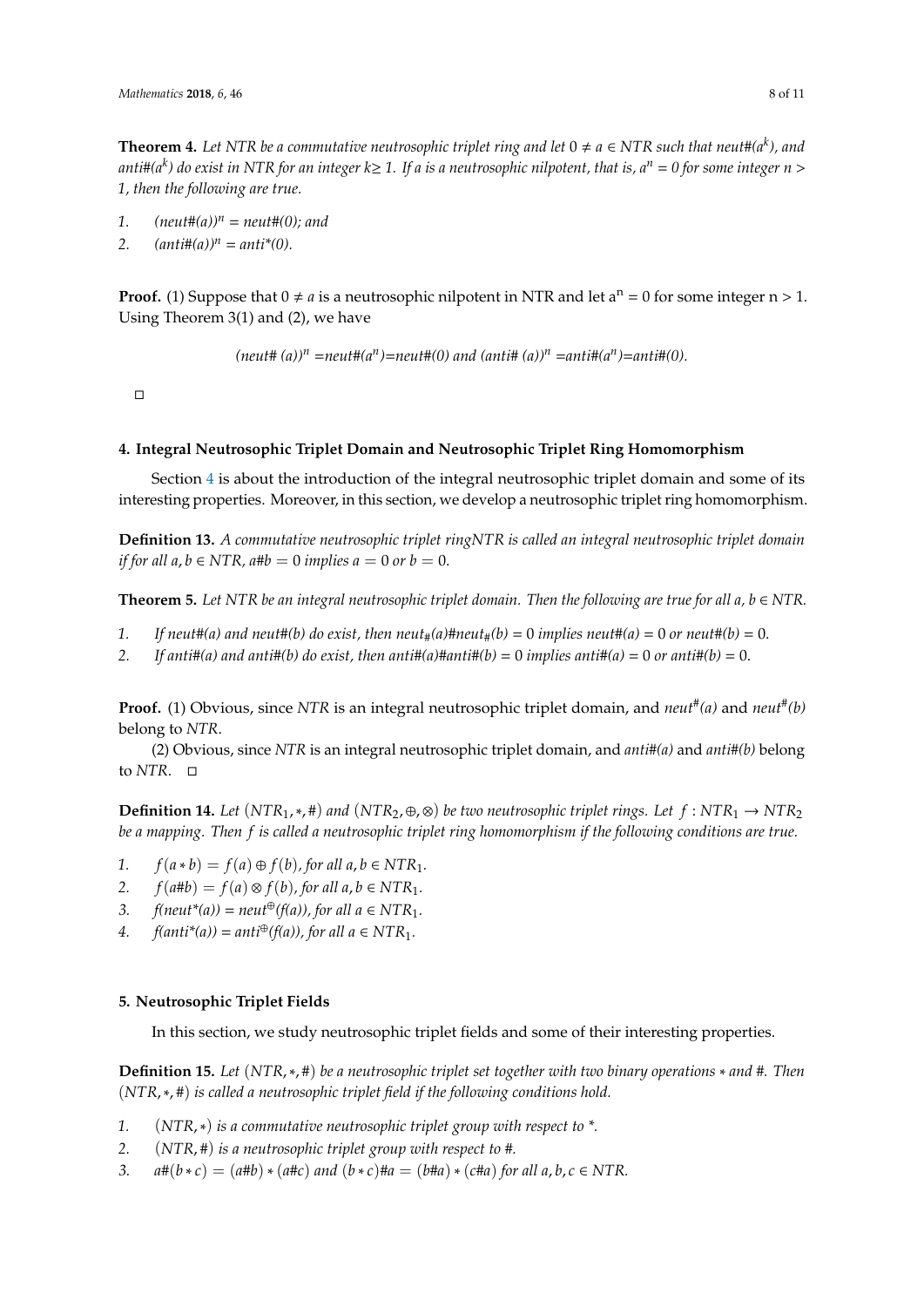**Example 4.** *M*<sub>6</sub> = {0, 2, 3, 4}  $\subset \mathbb{Z}_6$  *is a commutative neutrosophic group under multiplication law # modulo 6 (Example 1). The Cayley Table for Law # is as the following:*

| #              | $\overline{0}$ | $\overline{2}$ | 3        |   |
|----------------|----------------|----------------|----------|---|
| 0              | 0              | 0              | $\theta$ | 0 |
| $\overline{c}$ | $\overline{0}$ | 4              | 0        | 2 |
| $\overline{3}$ | $\overline{0}$ | 0              | З        | 0 |
|                |                |                | 0        |   |

*Now we define a law \* for the set M<sup>6</sup> as the following table:*

|               | $\overline{0}$ | $\overline{2}$      | 3            |   |
|---------------|----------------|---------------------|--------------|---|
| 0             | 0              | 0                   | $\theta$     | 0 |
| $\frac{2}{3}$ | $\overline{0}$ | $\overline{2}$      | $\theta$     | 0 |
|               | $\overline{0}$ | $\overline{0}$      | 3            | 0 |
|               | $\overline{0}$ | $\overline{a}$<br>0 | $\mathbf{0}$ |   |

It is easily seen that  $(0,0,0)_{*}$ ,  $(2,2,2)_{*}$ ,  $(3,3,3)_{*}$  and  $(4,4,4)_{*}$  are neutrosophic triplets, the law \* is well defined and commutative. Let us prove its associative:

If  $a = b = c = 0$  then  $a * (b * c) = 0 = (a * b) * c$ . If  $a = b = c = 2$  then  $a * (b * c) = 2 = (a * b) * c$ . If  $a = b = c = 3$  then  $a * (b * c) = 3 = (a * b) * c$ . If  $a = b = c = 4$  then  $a * (b * c) = 4 = (a * b) * c$ .

If at least two of *a*, *b* and *c* are different, we have  $a * (b * c) = 0 = (a * b) * c$ .

So associative law for \* is true. Hence *M<sup>6</sup>* is a commutative neutrosophic group under the law \*. Also it is easily check that  $a \neq (b * c) = (a \neq b) * (a \neq c)$  for all a, b and c in  $M_5$  is satisfied. (Note that \* and # are commutative). So  $(M_5 * ,#)$  is NTF.

**Proposition 1.** *A neutrosophic triplet field NTF always has an anti(a) for every a* ∈ *NTF with respect to both laws \* and #.*

**Proof.** The proof is straightforward. □

**Theorem 6.** *A neutrosophic triplet ring is not in general a neutrosophic triplet field.*

Counterexample is done in Example 3.

**Theorem 7.** *A neutrosophic triplet field NTF is not in general an integral neutrosophic triplet domain INTD.*

**Theorem 8.** Assume that  $f : NTR_1 \rightarrow NTR_2$  is a neutrosophic triplet ring homomorphism. The following *then hold.*

- *1. If S is a neutrosophic triplet subring NTR*<sub>1</sub>(\*, #), *then f*(*S*) *is a neutrosophic triplet subring of NTR*<sub>2</sub>(⊕,⊗).
- *2. If U is a neutrosophic triplet subring of NTR*2, *then f* <sup>−</sup><sup>1</sup> (*U*) *is a neutrosophic triplet subring of NTR*1*.*
- *3. If I is a neutrosophic triplet ideal of NTR*2*, then f* <sup>−</sup><sup>1</sup> (*I*) *is a neutrosophic triplet ideal of NTR*1*.*
- *4. If f is onto, and J is an ideal of NTR*1*, then f*(*j*) *is an ideal of NTR*2*.*

**Proof.** (1) Let  $a, b \in S$ , then a \*  $b \in S$ , neut\*(a)  $\in S$ , anti\*(a)  $\in S$ . Then  $f(a)$ ,  $f(b) \in f(S)$  and  $f(a * b) \in f(S)$ , but *f*( $a * b$ ) = *f*( $a$ ) ⊕ *f*( $b$ ), since *f* is a homomorphism. Thus, we have proved that if *f*( $a$ ), *f*( $b$ ) ∈ *f*(*S*), then  $f(a) ⊕ f(b) ∈ f(S. Since neutr(a) and anti<sup>*</sup>(a) ∈ S, f(neut(a)) and f(anti(a)) ∈ f(S) since f is a$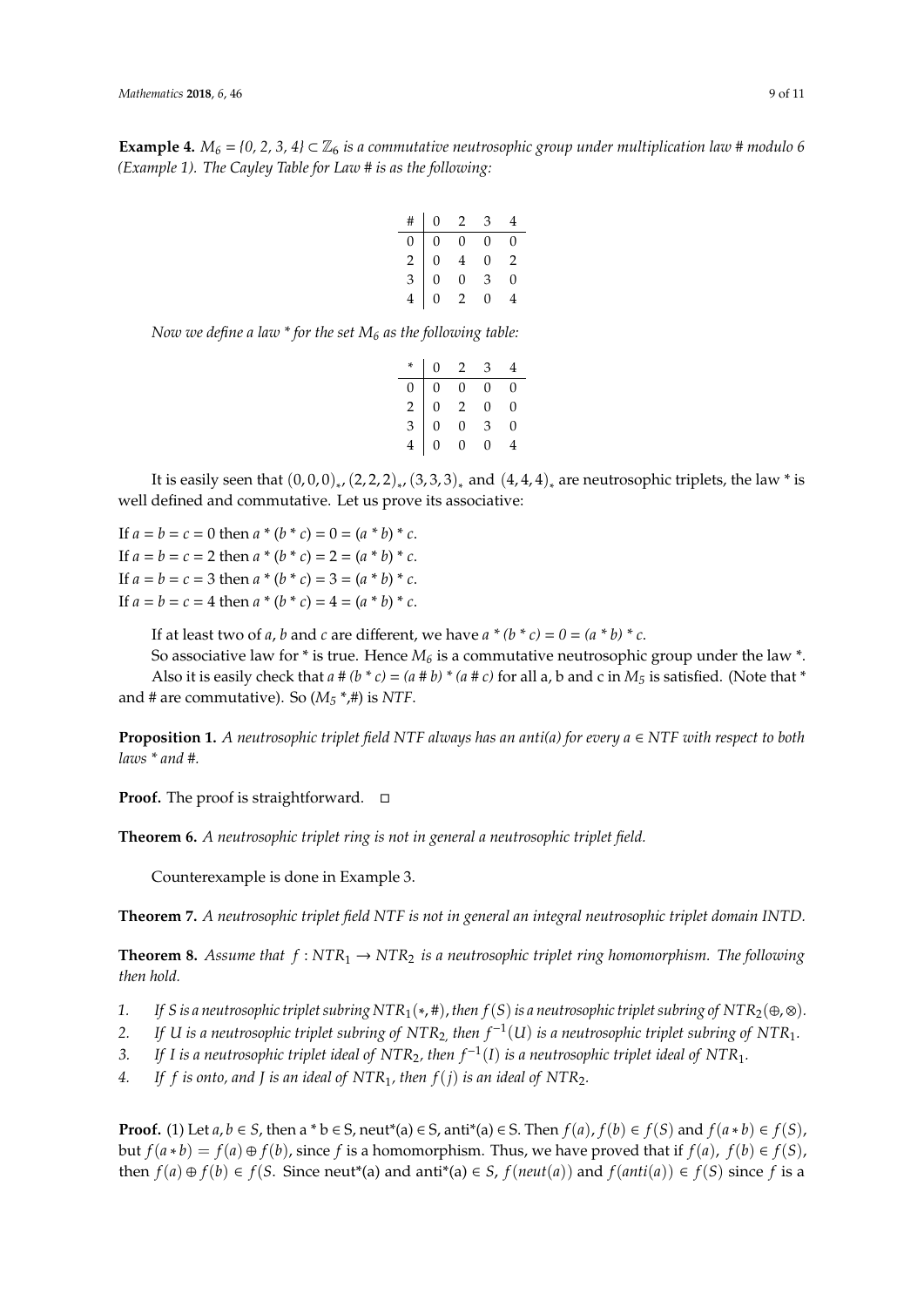homomorphism. But f(neut<sup>\*</sup>(a)) = neut⊕f(a), and f(anti<sup>\*</sup>(a)) = anti⊕f(a). Therefore, if  $f(a) \in f(S)$ , then neut<sup>⊕</sup>f(a) = f(neut<sup>\*</sup>(a))∈ *f*(*S*) and, similarly,

$$
anti^{\oplus}f(a) = f(anti*(a)) \in f(S).
$$

Now, if  $a, b \in S$ , then  $a \# b \in S$ . Since  $a \# b \in S$ ,  $f(a \# b) \in f(S)$ . But  $f(a \# b) = f(a) \oplus f(b)$ . Therefore, if *f*(*a*), *f*(*b*) ∈ *S*, then *f*(*a*) ⊗ *f*(*b*) = *f*(*a*#*b*) = *f*(*S*).

(2)  $f^{-1}(U) = {a \in NTR_1 : f(a) \in U}$ . Let a, b ∈  $f^{-1}(U)$ . Then  $f(a)$ ,  $f(b) \in U$ .  $f(a) \oplus f(b) = f(a^*b)$ ∈ U and  $f(a) \otimes f(b) = f(a \# b)$  ∈ U. Then:  $a^*b$ ,  $a \# b \in f^{-1}(U)$ . Since  $a \in f^{-1}(U)$ , then  $f(a) \in U$ . But also *neut*<sub>⊕</sub>( $f(a)$ ) ∈ *U*, *anti*<sub>⊕</sub>( $f(a)$ ) ∈ *U*, because U is a neutrosophic subring *of NTR*<sub>2</sub> and *f* is a neutro-homomorphism. But  $neut_{\oplus}(f(a)) = f(neut_{*}(a)) \in U,$  anti<sub> $\oplus$ </sub>( $f(a)) = f(anti_{*}(a)) \in U$ , whence  $neut_*(a) \in f^{-1}(U)$ ,  $anti_*(a) \in f^{-1}(U)$ .

(3)  $f^{-1}(I) = \{a \in NTR_1 : f(a) \in I\}$ . Let  $a \in f^{-1}(I)$  and  $r \in NTR_1$ . Then  $f(a) \in I$  and  $f(r) \in NTR_2$ . Because *f* is a neutro-homomorphism and *I* an ideal of NTR<sub>2</sub>, one has:

$$
f(a) \otimes f(r) = f(a \# r) \in I,
$$

hence *a*#*r* ∈  $f^{-1}(I)$ .

(4) Let *j* ∈ *f*(*J*) and *r* ∈ *NTR*2. Since *f* is onto, then ∃*h* ∈ *J* ⊂ *NTR*<sup>1</sup> such that *f*(*h*) = *j* and  $\exists s \in NTR_1$  such that  $f(s) = r$ . *h*# $s \in J$  because *J* is an ideal of  $NTR_1$ . Then:

$$
f(h\#s) = f(h) \otimes f(s) = j \otimes s \in f(J)
$$

which is true, since  $h \in J$ , which is an ideal in  $NTR_1$ , while  $s \in NTR_1$ . □

#### <span id="page-9-4"></span>**6. Conclusions**

In this paper, we presented the neutrosophic triplet ring. Further, we presented the zero divisor, neutrosophic triplet subring, neutrosophic triplet ideal, nilpotent, integral neutrosophic triplet domain, and neutrosophic triplet ring homomorphism. Finally, we presented the neutrosophic triplet field. In the future, we can develop neutrosophic triplet vector spaces, neutrosophic modules, and neutrosophic triplet near rings, and so on.

**Author Contributions:** M.A. defined and studied the properties of neutrosophic triplet rings. F.S. defined and studied the properties of the neutrosophic triplet fields. M.K. provided examples and the neutrosophic triplet ring homomorphism and organized the paper.

**Acknowledgments:** The authors acknowledge that there is no conflict of interest. Further, funding is not available for this work.

**Conflicts of Interest:** The authors declare no conflict of interest.

#### **References**

- <span id="page-9-0"></span>1. Kleiner, I. From Numbers to Ring: The Early History of Ring Theory. In *Elemente der Mathematik*; Springer: Berlin/Heidelberg, Germany, 1998; Volume 53, pp. 18–35.
- <span id="page-9-1"></span>2. Conferences of the Mathematics and Statistics Department of the Technical University of Catalonia. Emmy Noether Course. Available online: https://[upcommons.upc.edu](https://upcommons.upc.edu/bitstream/handle/2117/81399/CFME-vol-6.pdf?sequence=1&isAllowed=y)/bitstream/handle/2117/81399/CFME-vol-6. [pdf?sequence](https://upcommons.upc.edu/bitstream/handle/2117/81399/CFME-vol-6.pdf?sequence=1&isAllowed=y)=1&isAllowed=y (accessed on 21 March 2018).
- <span id="page-9-2"></span>3. Connes, A. Introduction to non-commutative differential geometry. In *Lectures Notes in Physics*; Springer: Berlin/Heidelberg, Germany, 1984; Volume 1111, pp. 3–16.
- 4. Connes, A. Non-commutative differential geometry. In *Publications Mathematics*; Springer: Berlin/Heidelberg, Germany, 1985; Volume 62, pp. 257–360.
- <span id="page-9-3"></span>5. Connes, A. The action functional in non-commutative geometry. In *Communications in Mathematical Physics*; Springer: Berlin/Heidelberg, Germany, 1988; Volume 11, pp. 673–683.